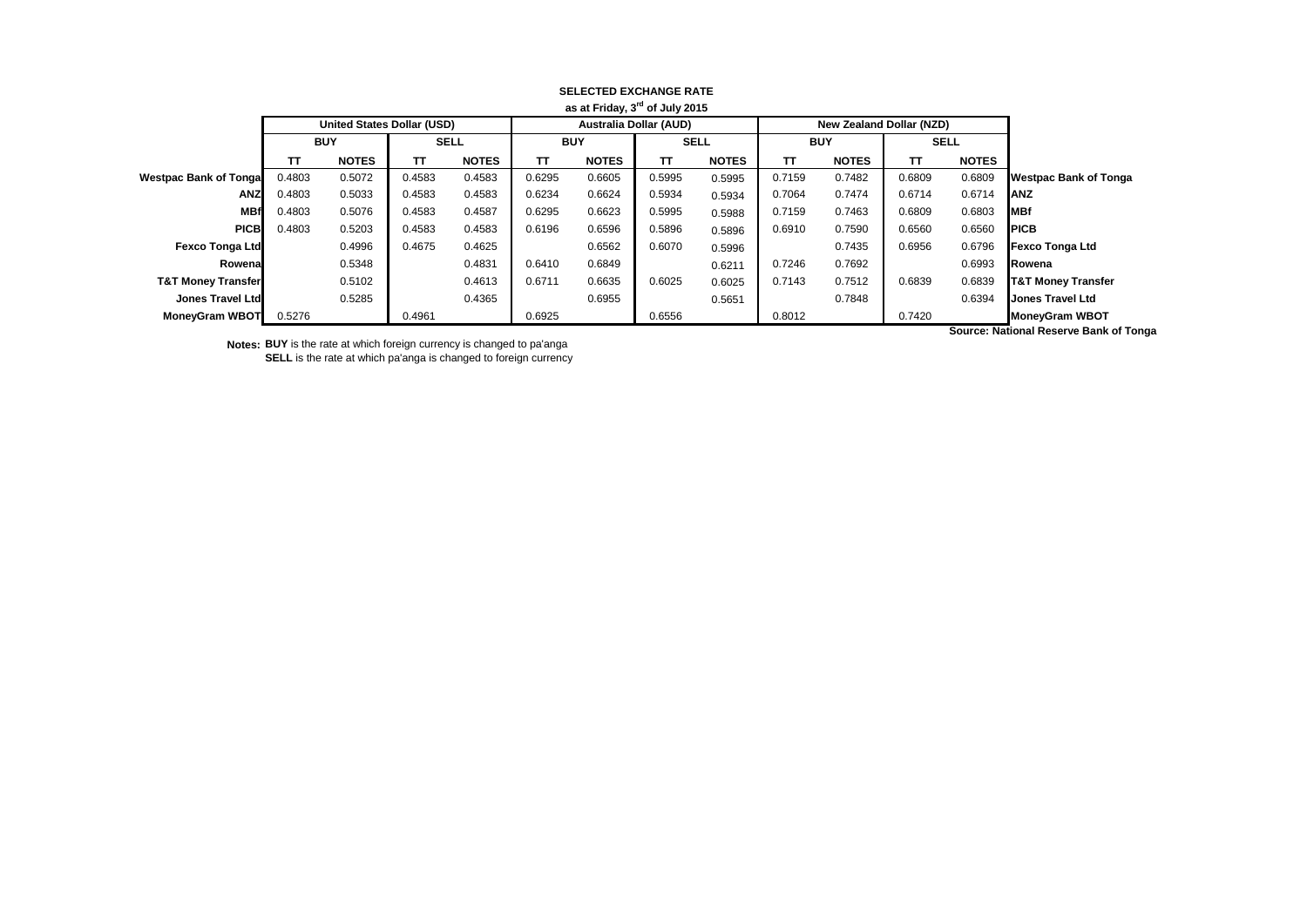| as at Friday, 10 or July 2015 |            |                                   |             |              |                               |              |             |              |            |                                 |             |              |                               |
|-------------------------------|------------|-----------------------------------|-------------|--------------|-------------------------------|--------------|-------------|--------------|------------|---------------------------------|-------------|--------------|-------------------------------|
|                               |            | <b>United States Dollar (USD)</b> |             |              | <b>Australia Dollar (AUD)</b> |              |             |              |            | <b>New Zealand Dollar (NZD)</b> |             |              |                               |
|                               | <b>BUY</b> |                                   | <b>SELL</b> |              | <b>BUY</b>                    |              | <b>SELL</b> |              | <b>BUY</b> |                                 | <b>SELL</b> |              |                               |
|                               | TΤ         | <b>NOTES</b>                      | <b>TT</b>   | <b>NOTES</b> | ΤТ                            | <b>NOTES</b> | тт          | <b>NOTES</b> | TΤ         | <b>NOTES</b>                    | TΤ          | <b>NOTES</b> |                               |
| <b>Westpac Bank of Tongal</b> | 0.4779     | 0.5048                            | 0.4559      | 0.4559       | 0.6411                        | 0.6721       | 0.6111      | 0.6111       | 0.7109     | 0.7432                          | 0.6759      | 0.6759       | <b>Westpac Bank of Tonga</b>  |
| <b>ANZ</b>                    | 0.4779     | 0.5009                            | 0.4559      | 0.4559       | 0.6351                        | 0.6741       | 0.6051      | 0.6051       | 0.7021     | 0.7431                          | 0.6671      | 0.6671       | <b>IANZ</b>                   |
| <b>MBf</b>                    | 0.4779     | 0.5051                            | 0.4559      | 0.4566       | 0.6411                        | 0.6711       | 0.6111      | 0.6098       | 0.7109     | 0.7407                          | 0.6759      | 0.6757       | <b>IMBf</b>                   |
| <b>PICB</b>                   | 0.4779     | 0.5179                            | 0.4559      | 0.4559       | 0.6102                        | 0.6502       | 0.5802      | 0.5802       | 0.6746     | 0.7426                          | 0.6396      | 0.6396       | <b>IPICB</b>                  |
| <b>Fexco Tonga Ltdl</b>       |            | 0.4971                            | 0.4639      | 0.4602       |                               | 0.6684       | 0.6175      | 0.6108       |            | 0.7389                          | 0.6898      | 0.6755       | Fexco Tonga Ltd               |
| Rowenal                       |            | 0.5263                            |             | 0.4739       | 0.6623                        | 0.6993       |             | 0.6369       | 0.7353     | 0.7752                          |             | 0.7042       | Rowena                        |
| <b>T&amp;T Money Transfer</b> |            | 0.5078                            |             | 0.4589       | 0.6711                        | 0.6751       | 0.6141      | 0.6141       | 0.7143     | 0.7462                          | 0.6789      | 0.6789       | <b>T&amp;T Money Transfer</b> |
| Jones Travel Ltd              |            | 0.5259                            |             | 0.4342       |                               | 0.7078       |             | 0.5763       |            | 0.7803                          |             | 0.6353       | <b>Jones Travel Ltd</b>       |
| <b>MoneyGram WBOT</b>         | 0.5276     |                                   | 0.4961      |              | 0.7090                        |              | 0.6712      |              | 0.7985     |                                 | 0.7394      |              | <b>MoneyGram WBOT</b>         |

# **SELECTED EXCHANGE RATE as at Friday, 10th of July 2015**

**Notes: BUY** is the rate at which foreign currency is changed to pa'anga **SELL** is the rate at which pa'anga is changed to foreign currency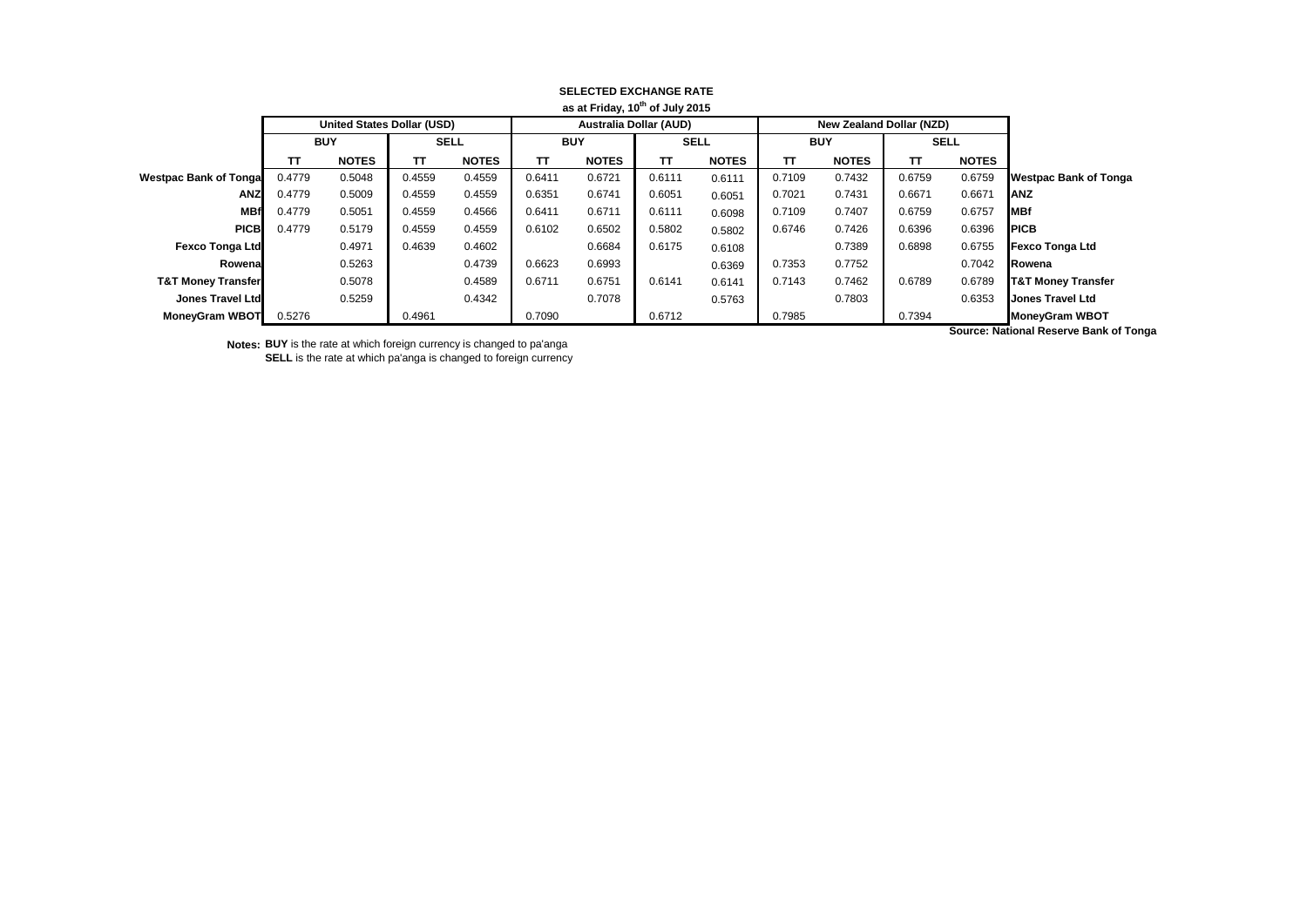| as at Friday, $17^{\circ}$ or July 2015 |            |                            |             |              |            |                               |             |              |            |                                 |             |              |                         |
|-----------------------------------------|------------|----------------------------|-------------|--------------|------------|-------------------------------|-------------|--------------|------------|---------------------------------|-------------|--------------|-------------------------|
|                                         |            | United States Dollar (USD) |             |              |            | <b>Australia Dollar (AUD)</b> |             |              |            | <b>New Zealand Dollar (NZD)</b> |             |              |                         |
|                                         | <b>BUY</b> |                            | <b>SELL</b> |              | <b>BUY</b> |                               | <b>SELL</b> |              | <b>BUY</b> |                                 | <b>SELL</b> |              |                         |
|                                         | TΤ         | <b>NOTES</b>               | TΤ          | <b>NOTES</b> | TΤ         | <b>NOTES</b>                  | TΤ          | <b>NOTES</b> | π          | <b>NOTES</b>                    | тт          | <b>NOTES</b> |                         |
| <b>BSP</b>                              | 0.4725     | 0.4994                     | 0.4505      | 0.4505       | 0.6370     | 0.6680                        | 0.6070      | 0.6070       | 0.7264     | 0.7587                          | 0.6914      | 0.6914       | <b>IBSP</b>             |
| <b>ANZ</b>                              | 0.4725     | 0.4955                     | 0.4505      | 0.4505       | 0.6319     | 0.6709                        | 0.6019      | 0.6019       | 0.7173     | 0.7583                          | 0.6823      | 0.6823       | <b>JANZ</b>             |
| <b>MBf</b>                              | 0.4725     | 0.5000                     | 0.4505      | 0.4505       | 0.6370     | 0.6667                        | 0.6070      | 0.6452       | 0.7264     | 0.7576                          | 0.6914      | 0.6897       | <b>IMBf</b>             |
| <b>PICB</b>                             | 0.4725     | 0.5125                     | 0.4505      | 0.4505       | 0.6444     | 0.6844                        | 0.6144      | 0.6144       | 0.6836     | 0.7516                          | 0.6486      | 0.6486       | <b>IPICB</b>            |
| <b>Fexco Tonga Ltd</b>                  |            | 0.4914                     | 0.4609      | 0.4550       |            | 0.6650                        | 0.6167      | 0.6078       |            | 0.7549                          | 0.7078      | 0.6900       | Fexco Tonga Ltd         |
| Rowenal                                 |            | 0.5263                     |             | 0.4739       | 0.6579     | 0.6993                        |             | 0.6369       | 0.7407     | 0.7752                          |             | 0.7042       | Rowena                  |
| Jones Travel Ltd                        |            | 0.5203                     |             | 0.4290       |            | 0.7044                        |             | 0.5732       |            | 0.7962                          |             | 0.6498       | <b>Jones Travel Ltd</b> |
| <b>MoneyGram BSP</b>                    | 0.5276     |                            | 0.4961      |              | 0.7116     |                               | 0.6737      |              | 0.8229     |                                 | 0.7620      |              | <b>MoneyGram BSP</b>    |
|                                         |            |                            |             |              |            |                               |             |              |            |                                 |             | .<br>$\sim$  |                         |

### **SELECTED EXCHANGE RATE as at Friday, 17th of July 2015**

**Notes: BUY** is the rate at which foreign currency is changed to pa'anga **SELL** is the rate at which pa'anga is changed to foreign currency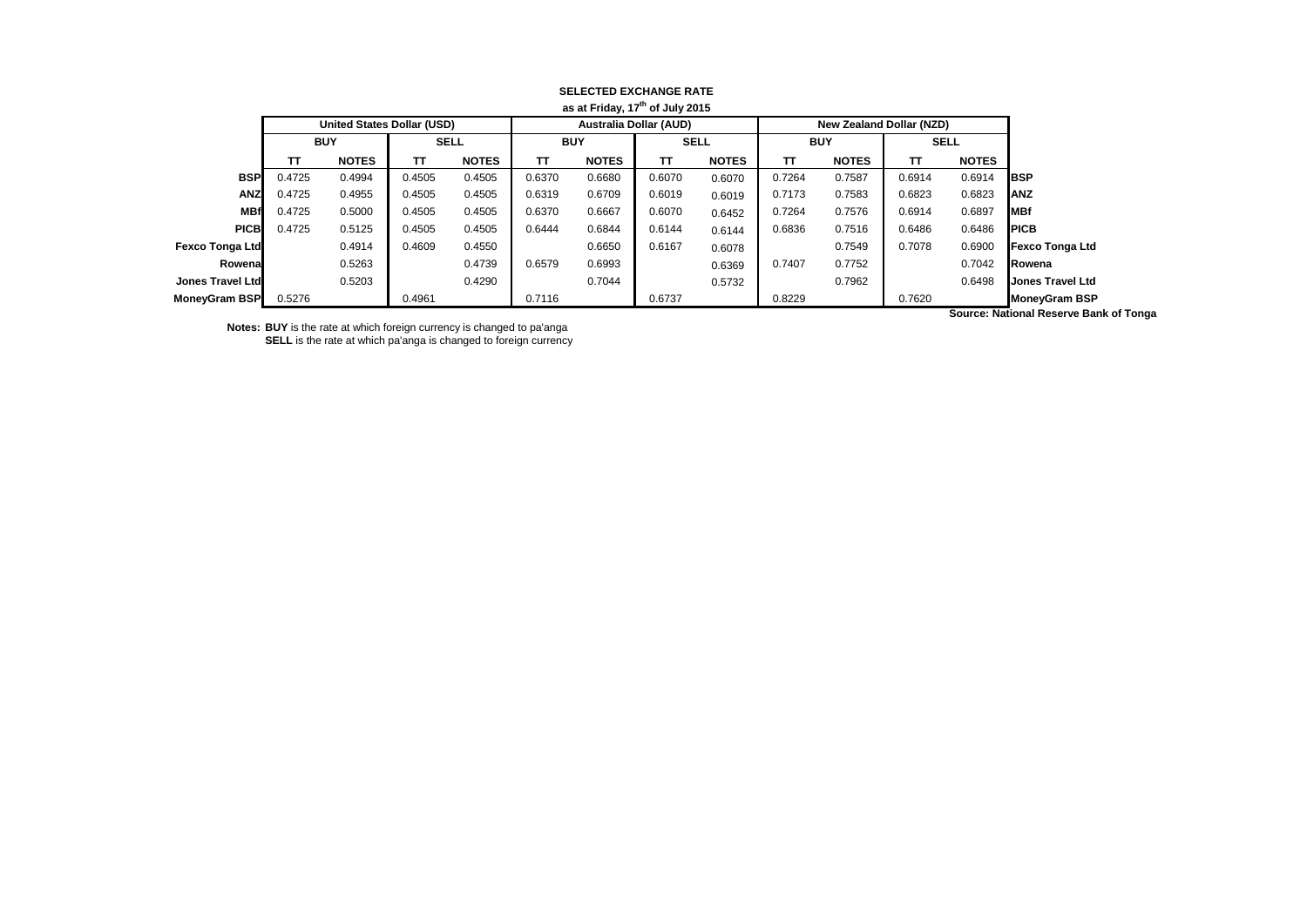| dSal Filudy, 44 OI July 2013  |            |                                   |             |              |            |                               |             |              |            |                                 |             |              |                                                    |
|-------------------------------|------------|-----------------------------------|-------------|--------------|------------|-------------------------------|-------------|--------------|------------|---------------------------------|-------------|--------------|----------------------------------------------------|
|                               |            | <b>United States Dollar (USD)</b> |             |              |            | <b>Australia Dollar (AUD)</b> |             |              |            | <b>New Zealand Dollar (NZD)</b> |             |              |                                                    |
|                               | <b>BUY</b> |                                   | <b>SELL</b> |              | <b>BUY</b> |                               | <b>SELL</b> |              | <b>BUY</b> |                                 | <b>SELL</b> |              |                                                    |
|                               | тт         | <b>NOTES</b>                      | TΤ          | <b>NOTES</b> | π          | <b>NOTES</b>                  | TΤ          | <b>NOTES</b> | TΤ         | <b>NOTES</b>                    | TT.         | <b>NOTES</b> |                                                    |
| <b>BSP</b>                    | 0.4733     | 0.5002                            | 0.4513      | 0.4513       | 0.6420     | 0.6730                        | 0.6120      | 0.6120       | 0.7157     | 0.7480                          | 0.6807      | 0.6807       | <b>IBSP</b>                                        |
| <b>ANZ</b>                    | 0.4733     | 0.4963                            | 0.4513      | 0.4513       | 0.6368     | 0.6758                        | 0.6068      | 0.6068       | 0.7081     | 0.7491                          | 0.6731      | 0.6731       | <b>ANZ</b>                                         |
| <b>MBf</b>                    | 0.4733     | 0.5000                            | 0.4513      | 0.4505       | 0.6420     | 0.6711                        | 0.6120      | 0.6135       | 0.7157     | 0.7463                          | 0.6807      | 0.6803       | <b>IMBf</b>                                        |
| <b>PICB</b>                   | 0.4733     | 0.5133                            | 0.4513      | 0.4513       | 0.6124     | 0.6824                        | 0.5824      | 0.5824       | 0.6834     | 0.7714                          | 0.6484      | 0.6484       | <b>PICB</b>                                        |
| <b>TBDI</b>                   |            | 0.4944                            |             | 0.4533       |            | 0.6673                        |             | 0.6133       |            | 0.7417                          |             | 0.6818       | <b>TDB</b>                                         |
| <b>Fexco Tonga Ltd</b>        |            | 0.4923                            | 0.4591      | 0.4558       |            | 0.6702                        | 0.6185      | 0.6124       |            | 0.7452                          | 0.6949      | 0.6812       | <b>Fexco Tonga Ltd</b>                             |
| Rowenal                       |            | 0.5263                            |             | 0.4739       | 0.6667     | 0.6993                        |             | 0.6369       | 0.7519     | 0.7752                          |             | 0.7042       | <b>IRowena</b>                                     |
| <b>T&amp;T Money Transfer</b> |            | 0.4863                            |             | 0.4543       | 0.6711     | 0.6537                        | 0.6100      | 0.6150       | 0.7092     | 0.7321                          | 0.6800      | 0.6800       | <b>T&amp;T Money Transfer</b>                      |
| Jones Travel Ltd              |            | 0.5211                            |             | 0.4298       |            | 0.7096                        |             | 0.6362       |            | 0.7866                          |             | 0.6410       | Jones Travel Ltd                                   |
| MoneyGram BSP                 | 0.4822     |                                   | 0.4488      |              | 0.6487     |                               | 0.6141      |              | 0.7348     |                                 | 0.6805      |              | <b>MoneyGram BSP</b>                               |
|                               |            |                                   |             |              |            |                               |             |              |            |                                 |             |              | $\bullet$ . The Matter state is a set of $\bullet$ |

## **SELECTED EXCHANGE RATE as at Friday, 24th of July 2015**

**Notes: BUY** is the rate at which foreign currency is changed to pa'anga

**SELL** is the rate at which pa'anga is changed to foreign currency